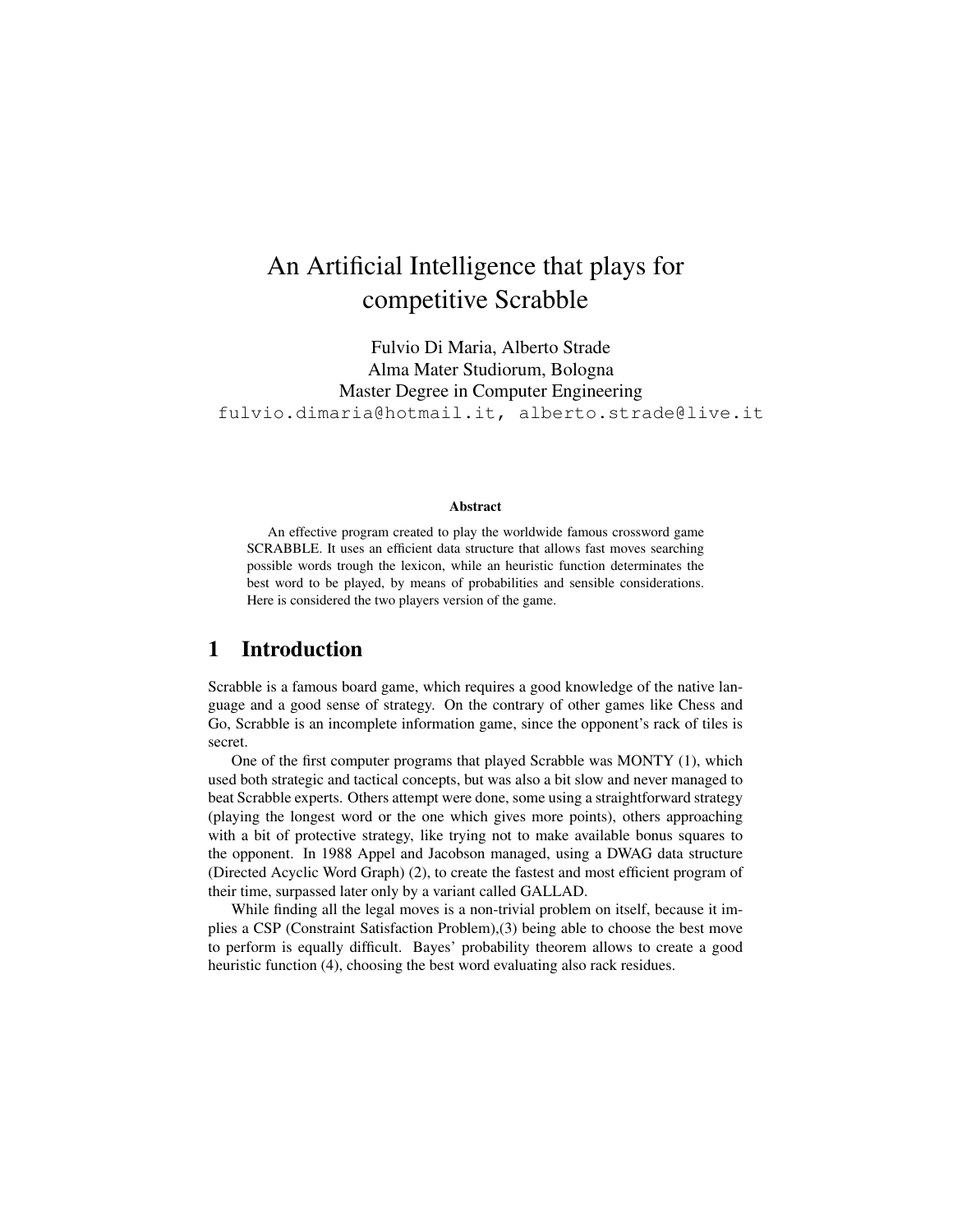#### 2 Scrabble Basis

The goal of the game is to make more points than the opponent. The board is composed of a 15X15 square rack where words has to be placed, like in crossword puzzles. There are 120 tiles representing the letters, and each of them reports the value of that letter; there also are 2 blank tiles, which can be used as any letter of the alphabet. Once they are put on the board, they become a copy of the chosen tile and cant be replaced, nor they have a value when calculating the score. Each word must cross at least one letter that was already on the board, and all the perpendicular words that come out from these crosses must be legal words. There are four types of bonus square: 3W triplicates the score of the entire word, 2W doubles it, 3L triplicate the value of the specific letter, while 2L doubles that value. When a player put his word, he draws from the bag until his rack returnes to 7 tiles. In the program at the moment we use a 8 tiles rack, giving human and cpu more possibilities to form longer words and making the game more interesting. Although it implies more computational load, the algorithm is quite efficient, so that this change does not dramatically affect the performance of the program. If a player manages to use all the tiles of the rack, he receives a 50 points bonus. After the tiles of the bag are finished the game turns in a complete information problem, but it ends only when one of the players runs out of tiles. Since we can divide each legal play in across and down, we can talk from now only about the across plays, because the board is symmetric.

#### 3 Structures and Lexicon representation

Any across word must have some newly placed tiles and at least a tile already present on the board. Therefore, we can use this property in order to find legal words to add on the board. Lets call the leftmost newly covered square adjacent to a tile already on the board the *anchorsquare* for that word. So, all the possible anchors are the squares which are adjacent to the filled squares. This way we can reduce the problem of generating all the legal moves by dividing it for each row: for each of it, given the rack, the anchors and the tiles already placed, we can generate all the legal plays.

In order to perform a faster search, we need a structure that stores all the words of the given lexicon (which contains all the words of a dictionary, but also the declinations of the verbs, the plurals and so on). So we used a *trie* (5), a tree which edges are marked by letters. If two words start with the same letters, then they share a portion of their path towards the ending node, which is marked as terminal. Note that all the leaves of the trie are terminal nodes, while the contrary is not always true. This structure can save a lot of words with a memory use proportional to  $O(n)$  bytes, resulting in a very efficient solution.

### 4 Possible words generation

The word generation can be easily divided in two phases: the detection of all the possible tiles anchored to the left of an anchor square (we call these tiles the *le ft part* of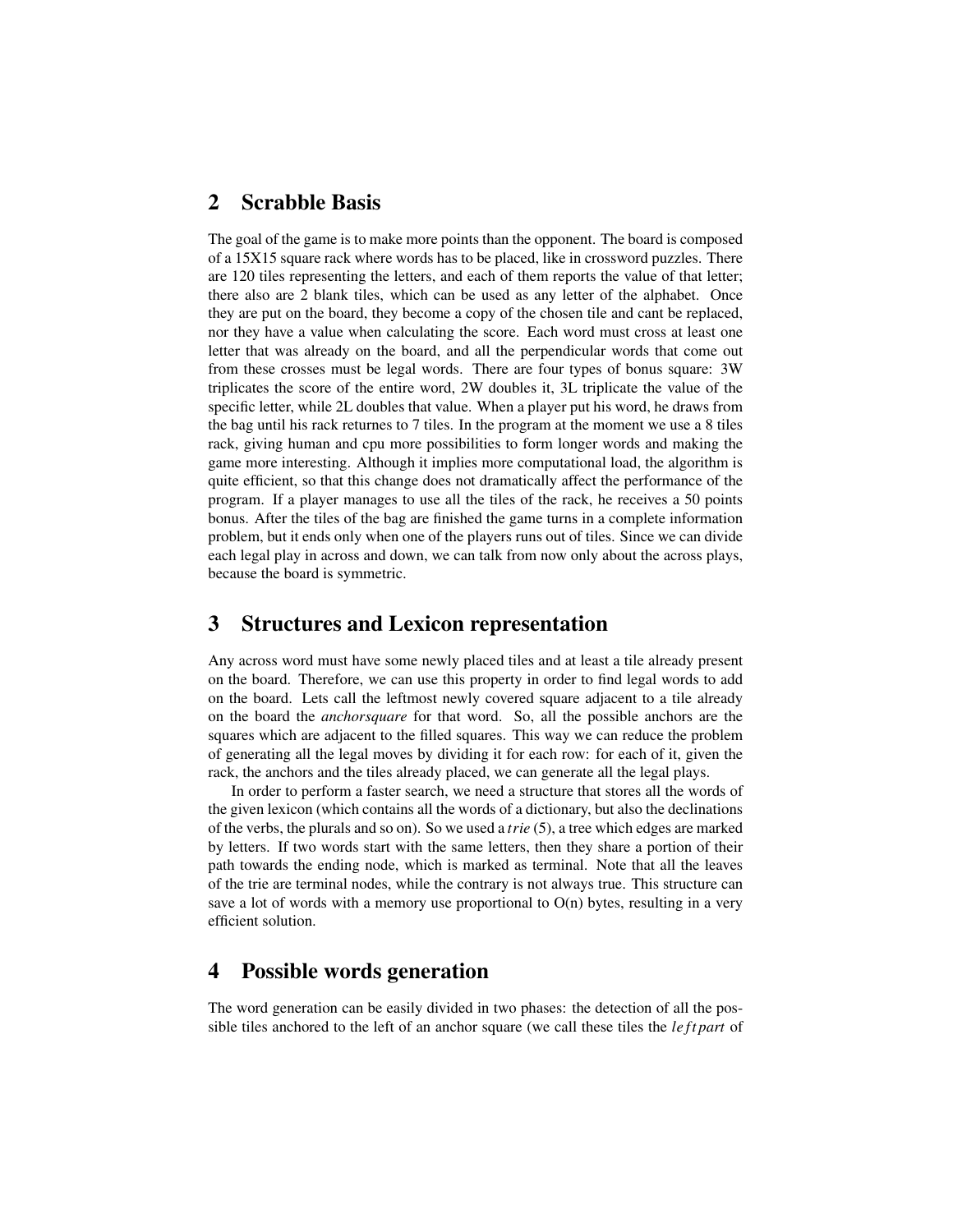the word); and for each of them, the search of all the possible *right parts* of the words, considering the right part all the tiles at the right of the anchor and the anchor square itself. Consider that the left part can be formed by tiles already on the board, or tiles from the rack, but not both. So, if the square adjacent on the left to the anchor is empty, we must put a left part from the rack (or even have a empty left part), then extend the word starting from the anchor square. If there are any tiles on the left of an anchor we can simply consider that as the left part and perform only the "extend right" phase.

If the left part is all made of tiles already on the board, then we have already the left part, and we have only to note which is; otherwise, we have to find all the left parts. Since the anchor is the leftmost point of adjacency, the left part cant cover an anchor square, and that reduces the length of the left parts of a word anchored to a square, which will be found pruning the trie, according to the constraints of the tiles in our rack.

Once we have all the left parts, we can extend it on the right, adding the tiles one by one, according to the constraints, which are the residual tiles on the rack and the tiles already placed on the board to the right of the anchor square, which must be included in the word (if is not possible, we will immediately delete that istance of right part). Now we have all the possible words that can be played.

### 5 Heuristic

After the program has determined all the possible words that can be placed, an heuristic function has the duty to choose the most suitable word to play. In the program, the decision is based on 3 parameters, which influence the choice with different weights.

The formula used to express the fitness of each word can be expressed as  $F =$  $s-p+c$ , where s is the score resulting from playing that word on the board; p is a non negative penalty score, which is greater if the move is weak from a defensive point of view; and c is a combo score, representing the possibility to put a 8 letter word on the table the next turn, which gives a 50 points bonus.

#### 5.1 Penalty Score

Penalty score P is a score which defines how bad is the move from a defensive point of view, in other words it describes the bonus squares that the actual move allows the opponent to use. For each letter it places for the possible word, the program controls along the vertical axis if there are any bonus squares, starting from 7 squares above the word to 7 squares under the word. The malus is higher if it includes a triple score square, decreasing for a double word square, a triple letter square and a double letter square, but it is also conditioned by the distance of that square from the word (since it takes a longer word from the opponent to get advantage of the particular bonus square). Moreover, the malus is then multiplied by a number n, with  $0 < n < 1$ , which starts from 1 and decreases every time a letter from another word is encountered during the exploration (it takes a lot of effort to get a word long enough to reach the bonus square using a letter already on the board).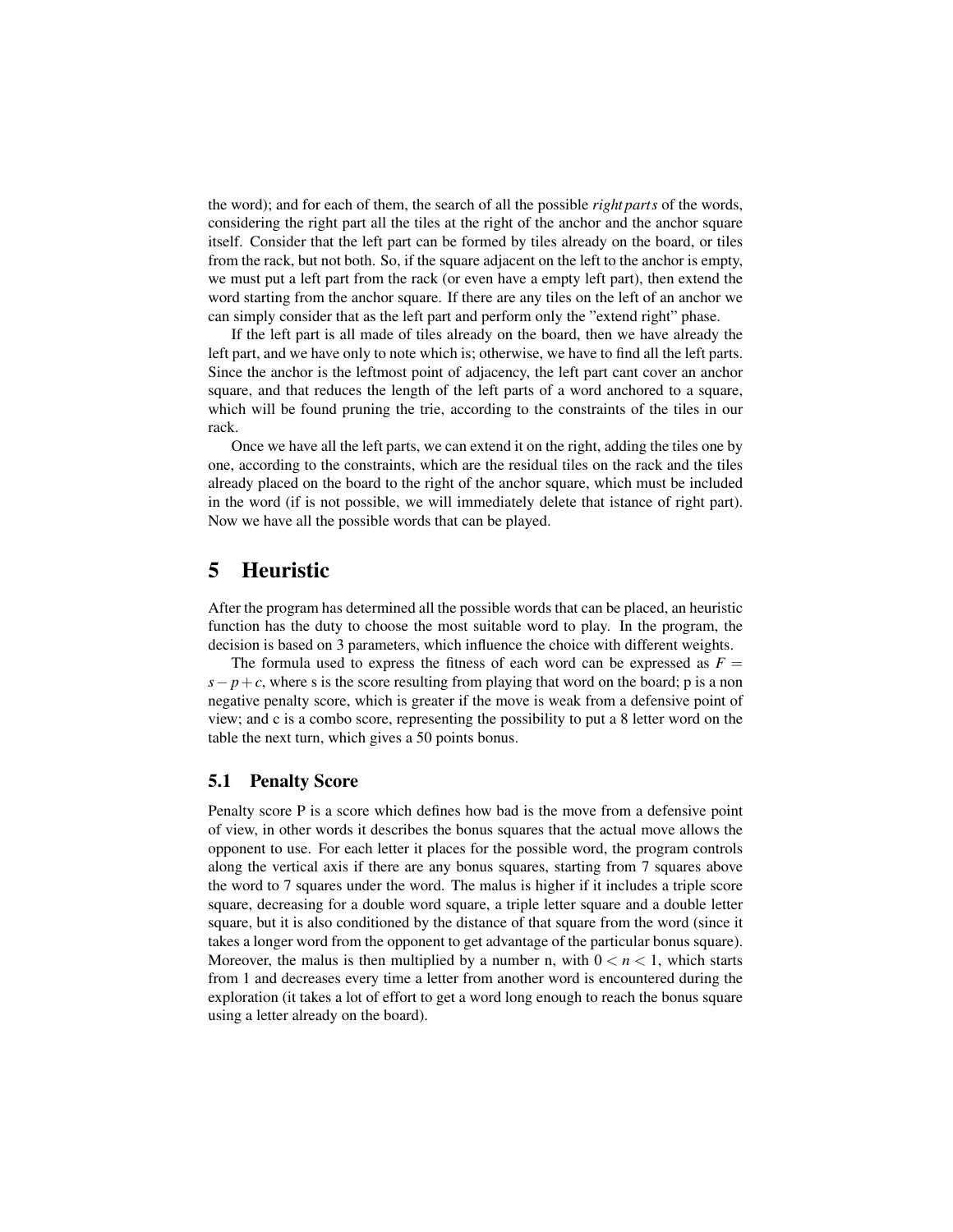The penalty score then is the sum of all the maluses obtained from the exploration of the space up and down of each letter. This number can usually vary from 0 (perfect play from a defensive point of view) to 10 or more. The average value however, is about 6/7.

#### 5.2 Bingo Probability

Before explaining the meaning of the c score, we must define an octet as a string which contains in lexicographic order the letters of a 8-word letter (eg. the word ABBAGLIO has as correspondent optet AABBGILO), and residual rack similarly. The value of c, given that in our lexicon there are over 10000 words with 8 letters, is expressed as

$$
c = \sum_{i=0}^{10000} p_i * k
$$

where p is the probability of having, after the draw, all the letters of the octet i, and k is a corrective value that is set to 6 after some experimental games. The value of  $p_i$  can result easier to understand with an example.

Given a rack, lexicographically ordinate, {ABBEILMU}, assuming that the program is evaluating the fitness of the word {LUME} as the first word of the game, the residual rack will be  ${ABBI}$ . As for the word  ${ABBAGLIO}$ , the difference between its octet and the residual rack is  ${AABBGLO}$   ${ABBI} = {AGLO}$ , so it needs to draw these 4 letters in order to have the complete word in hand. Lets consider now the remaining tiles pile, which is given by all the tiles in the game minus the ones that are on the board and in the residual rack. It will be something like this: {AAAAA...GG..LLLL...OOOOOO...ZZ}. Note that this is not the exact count of the remaining tiles, since we don't nknow which tiles the opponent has in his rack. Given the quantity available of each letter in the tiles pile, the probability of the desired draw is

$$
\left[\prod_{i=A}^{Z} {a_i \choose d1_i}\right] / {t \choose d2}
$$

where *a* is the quantity of tiles of that letter that stills available,  $d_1$  is the quantity of those tiles that have to be drawn, *t* is the total number of tiles and *d*2 the number of tiles to draw from the bag. In this case the  $p_i$  for the word ABBAGLIO will be  $\left[\binom{9}{1} * \binom{2}{1} * \binom{4}{1} * \binom{12}{1}\right] / \binom{98}{4}.$ 

To enhance performances of c, since binomial is not a simple operation, it is possible to create a "binomial matrix" which stores all the binomial coefficients we will need during the game. It is also possible to check before the calculation if there are any chances for that word to be formed drawing from the bag. If there is not, the method skips to the next word and assign  $p_i=0$ .

Given this algorithm, is very easy to change it to make it fit with the original version of the Scrabble game, since we have just to change the octet with a septet in the program. The number of 7-letters words is higher than the number of 8-letters ones (15000 against 10000), but the chance to skip a good number of checks makes it possible not to degrade the performances of the program. Actually, the program takes between 3-7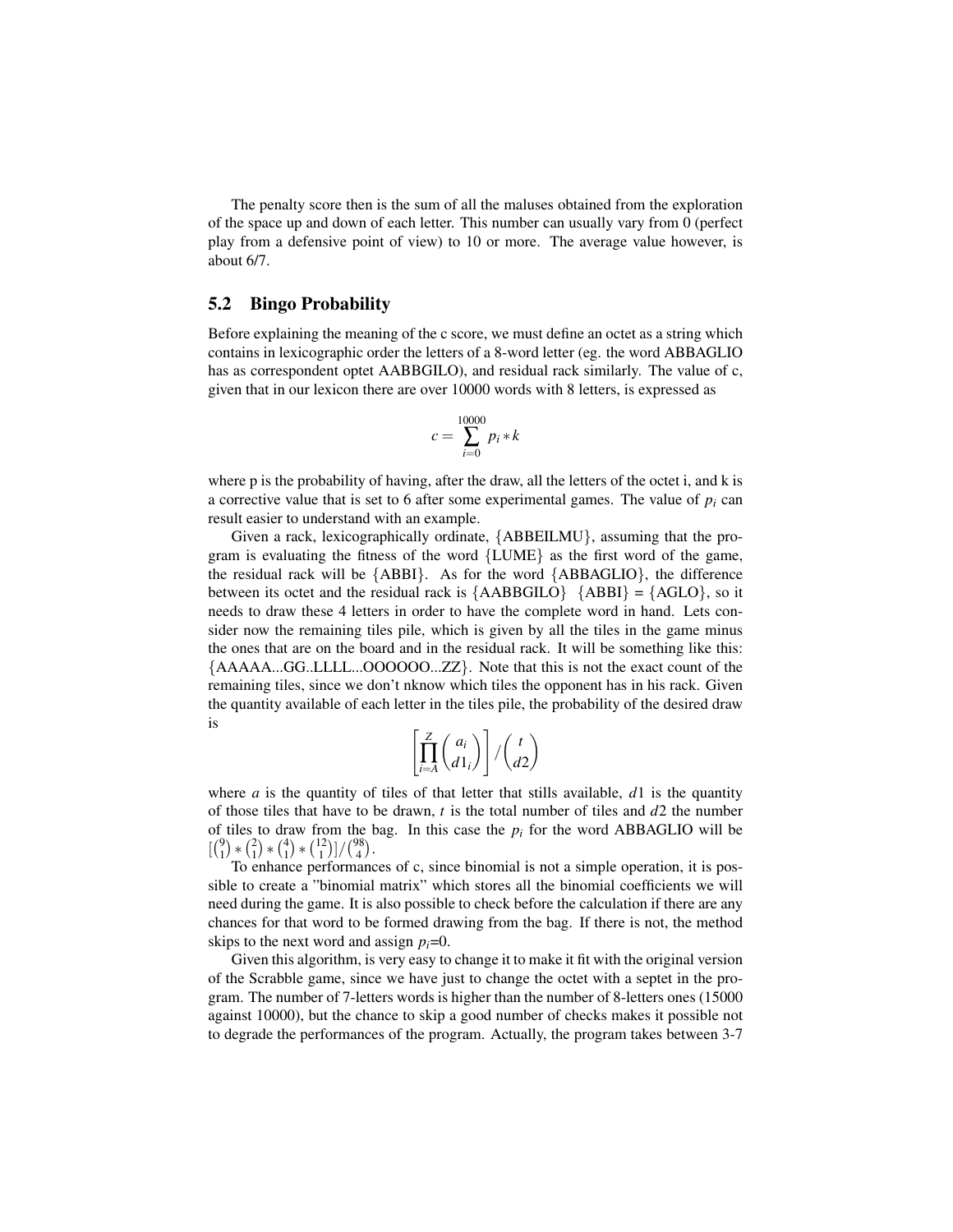

Figure 1: Our program in action. Thanks to its heuristic, it has found a word that has a high score (52 points) and does not leave high bonus squares to the opponent.

seconds to choose a move every turn, depending of the openings on the board and the quantity of possible words to test. If the program wouldn't use any heuristic it would take less than a second to find the best word to play (the one that gives the best score).

### 6 Improvements

Others strategies could be used to enhance quality of play of our program. It could evaluate the usege of large spots of the board, making it difficult for the opponent to find space where to place his word. It could change its strategy according to the score difference between its and the opponent's one. Since the "fitness" score is given as a sum of 3 values, giving each of them a different weight will create different styles of play. Prioritizing the score function, the AI will make more aggressive moves, trying to get as points as possible, leaving, however, good spots for the opponent; giving an higher value to the penalty score we will make the program produce more careful moves, trying not to give the opponent the chance to get a good score; emphasizing the octet function there will be more combo moves, maybe putting shorter words on the table in order to get a "bingo play". With the current set of values, the program can easily reach the 500 points threshold, offering a good challenge even for the most competitive players.